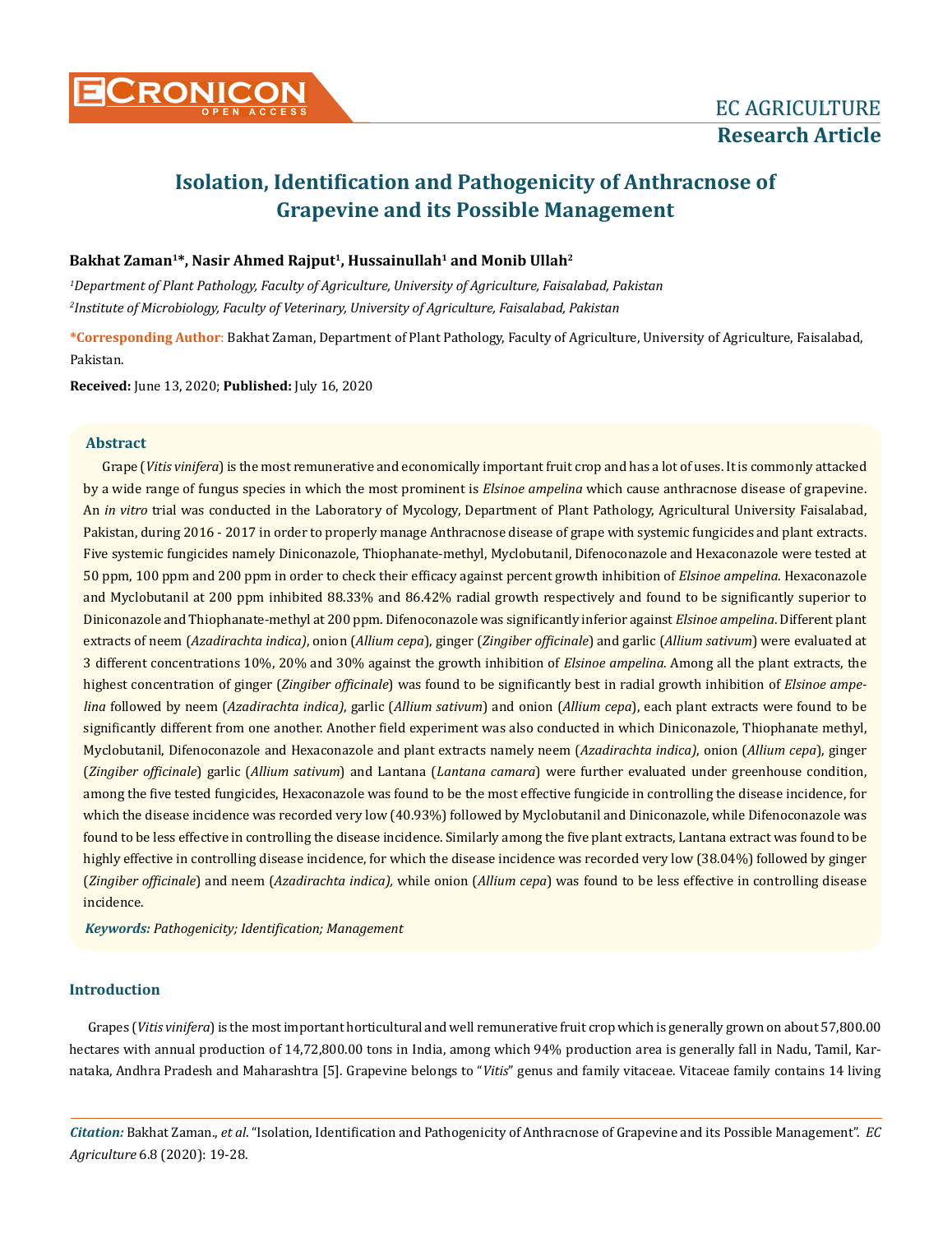20

and two fossil genera Over 90% of the world total grapes production comes from the cultivars of Vinifera [25]. There are approximately 10000 different *V. vinifera* varieties which are grown all over the world (Australian Wine and Brandy Corporation, 2010). Out of these, top 3 varieties among them have accounted for approximately 60% or more area of vineyard in the year of 2009: Chardonnay (18.51%), Shiraz (27.8%) and Cabernet sauvignon (17.1%) [1]. Production of grapes exceeds that of every other fruit in the World. In the world the total cultivation area of grapes is about 7.64 million hectares, which produce 58.45 metric tons production annually [2]. According to the uses the grapes are divided into five different classes: desk grapes, raisin grapes, canning grapes, sweet juice grapes and wine grapes. Approximately 78% of the world's total productions are pressed into wine, about 13% is dried and approximately 8% is freshly used [26]. The Growth and production of grapevine is however affected by biotic as well as abiotic factors. Pathogens, such as viruses, viroids, bacteria, protozoa, parasitic plants, nematode and fungi [6,10,11,15]. Anthracnose disease of grapevine, also called bird's eye rot or grapes black spot disease is more destructive disease of grapes caused by *E. ampelina* fungus affecting many areas of grapes production [13,16] causing more economical losses of grape crops in a frequent rainy area infecting aerial parts of the grapes, which induce different lesions on petioles, berries, rachises, peduncles, berries, leaves and shoots, and similarly cause early drop of berries and leaves [14,19]. Grapes anthracnose disease is particularly harmful to vine cultivars grown in rainy and humid areas [16]. During the spring season, Conidia produced and released by temperature raised above  $2^{\circ}$ C, meanwhile sclerotia hangs wet for minimum of 24 hrs [3,7,16]. The conidia of the *Elsinoe ampelina* can easily infect a young tissue at a temperature as ranging from 2 to 41°C, but the optimum and most suitable temperature is 3°C [22,23]. Surface moisture of the tissue is important for infection; however contradictory report is also present. Cost of different fungicides makes it more difficult to get benefit due to susceptible varieties in regions with warm and humid climates [16]. In growth medium, the optimum temperature for growth of *Elsinoe ampelina* is about 28°C, but at about 35°C not proper growth occur [24]. While the moisture period is about 3 - 4 hrs at 21°C and 7 - 10 hrs at 12°C (Brook, 1973). For proper development of disease the temperature ranges from 24 to 26°C [16].

Regular application of fungicides is essential to properly manage anthracnose disease of grapes in Florida, while in frequently raining there, it is difficult to effectively manage anthracnose disease in susceptible vine cultivars even by the using of fungicides each seven to ten days interval [14]. Thind SK., *et al*. [23] stated that in a controlled condition of humidity and temperature, minimum of 3, 4, 5 and 24 hours of leaf wetness is essential at the temperature of 25, 30, 20 and 15°C respectively. Suhag LS., *et al*. [19] *in-vitro* experiment showed that the cankers been successfully checked via using hinosan, brestan, dodine and ferrous sulphate while maneb, miltox, thiram, ziram and captan prevent the growth of mycelium of the grape anthracnose pathogen for the short time. Sastry MNL., *et al*. [20] showed the efficiency of Difolatan, Thiram and Bavistin inhibiting growth of mycelium. Pampanagouda B [18] reported benomyl, Thiophanate-methyl in the systemic fungicide and similarly mancozeb and Bordeaux mixture in non-systemic fungicides can halt growth of *Elsinoe*. Gupta JS., *et al*. [12] Reported phytinoids compound of neem, garlic and onion inhibiting spore germination of anthracnose pathogen.

### **Materials and Methods**

The present investigations were undertaken in the Department of Plant Pathology, University Of Agriculture Faisalabad, during the year 2015 and 2016.

### **Survey and sample collection**

Extensive roving and periodic survey was conducted during the year 2015 and 2016 in three districts of Kabul province, Shakar Dara, Mirbacha Kot and Qara Bagh, and two districts of Ghazni province, Gelan and Andhar. On the basis of visual observations, critical disease symptoms of anthracnose disease of grapes such as minute brown specks initially along the margins of the leaf lamina that gradually developed into dark brown lesions with white/gray center were observed during the survey. The samples then carefully isolated inside polythene bags in order to prevent dehydration. Carefully transferred the samples to the Mycology Lab, University of Agriculture Faisalabad.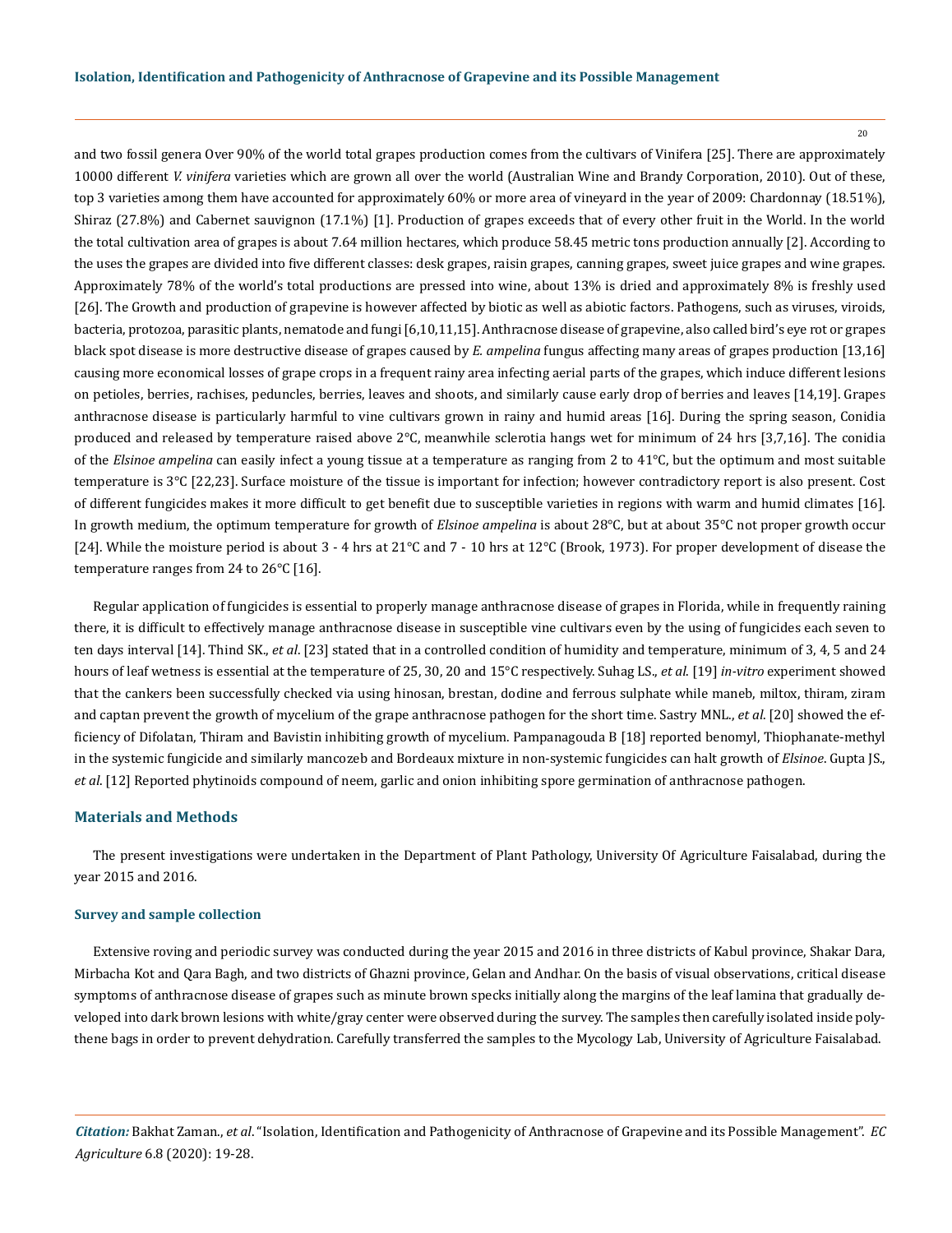#### **Isolation and identification pathogen**

The diseased samples were washed thoroughly under tape water and allowed to dry in shade under laboratory conditions. The infected portions along with some healthy part were cut into small pieces and surface sterilized in 1:1000 mercuric chloride solution for one minute. The excess traces of mercuric chloride on the surface of the leaf and shoot bits were removed by washing 2 - 3 times in sterile distilled water dried on sterilized blotting paper and transferred aseptically to Petri plates containing potato dextrose agar (PDA) medium. The inoculated Petri plates were then incubated at  $28 \pm 1^{\circ}$ C and growth of the fungus was observed periodically. The pure colonies that developed from these infected leaves and stem bits were then transferred to the PDA slants aseptically. The grown cultures further processed to make slides for morphological microscopic examination based on hyphae, septation, color, width, spore and fruiting body.

#### **Methods deployed for pathogenicity identification**

### **Detached leaf method**

The healthy young (8 - 10 days) leaves of susceptible grape cultivar, Anabe-shahi were collected, surface sterilized with 0.1 per cent mercuric chloride solution followed by thorough washing in sterilized water. Spore suspensions from 15 days old fungal culture was prepared having approximately 2  $\times$  10 $^4$  conidia per ml in the suspension. The suspension was used for inoculating the healthy grape leaves. In another set instead of spore suspension only sterile water was sprayed which served as control. Inoculated leaves were kept in humid chamber. Observations were made at regular intervals for symptom development.

#### **Detached twig method**

Healthy grape vine twigs bearing leaves were identified from healthy grapevine cultivar Anab-e-shahi cut with sterilized pruning scissor; surface sterilized and collected in conical flask containing water. Twigs were inoculated with a spore suspension of 2  $\times$  10<sup>4</sup> conidia/ ml by ordinary baby sprayer, in ten different sterilized conical glass flasks and incubated in humid chamber. Un inoculated twigs sprayed with sterilized water were also maintained as control. Observations were made at regular intervals for symptom development.

#### **Management trial**

#### *In vitro* **evaluation of fungicides against the mycelia growth of** *Sphaceloma ampelinum* **by applying poisoned food technique**

Five different fungicides namely thiophanate methyl, hexaconazole, diniconazole, myclobutanil and difenoconazole were evaluated in *in vitro* to check their effect on percent growth inhibition of *Sphaceloma ampelinum* by applying poisoned food technique [17]. All fungicides were used at three different concentrations as 50 ppm, 100 ppm and 200 ppm. Fungicides suspensions of three different concentrations were prepared by adding requisite amount of each fungicide in warm PDA medium. About 15 ml of sterilized medium was poured in each 9 cm sterilized petri dish. After solidification, the plates were inoculated by placing 5 mm discs of 3 days old PDA cultures of *Sphaceloma ampelinum*. Three replicated plates were used for each concentration of every fungicide. Three replicated PDA plates received no fungicides served as control. The inoculated plates were incubated at 28°C and data on the radial colony diameter was recorded after 4 - 5 days of incubation when the growth of the control plates completely covered the plate. Diameter of the colonies on PDA with and without fungicide was measured from the bottom side of the Petri dishes. Inhibition of radial growth was computed based on colony diameter on control plate using the following formula as stated by [21]:

 $C - T$ 

 $I =$   $-- X 100$ 

**C**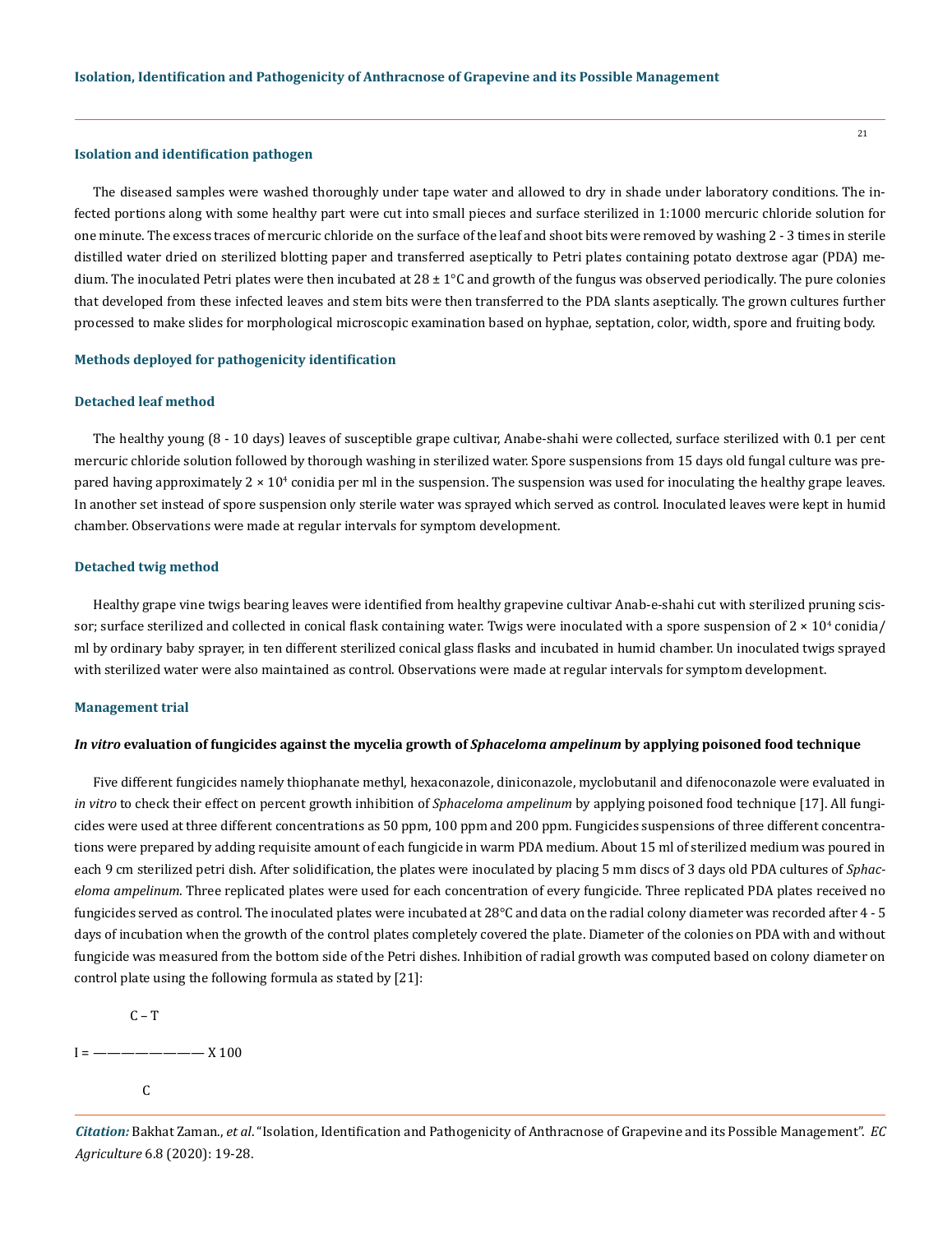Where,  $C =$  Growth of control plate and  $T =$  Growth of fungicide treated plate.

# *In vitro* **evaluation of plant extracts against the radial colony growth of** *Sphaceloma ampelinum* **by applying poisoned food technique**

Technique as described by [4] extracts of garlic, ginger, onion, lantana and neem were properly tested. Stalk solutions of these plants were formed by blending 100 gram of each plant material in 100 ml of sterilized water in a blender machine. PDA medium was amended with each individual plant extract at 0, 10, 20 and 30%  $(v/v)$ . Requisite quantity of individual plant extract was added to the 100 ml conical flask with PDA medium to have concentrations of 0, 10, 20 and 30% ( $v/v$ ). After thorough mixing with plant extracts the medium was autoclaved and approximately 15 ml of melted PDA mixed with extracts was poured into each 90 mm Petri dish. After solidification, the plates were inoculated by placing 5 mm discs of 3 days old PDA cultures of *Sphaceloma ampelinum.* Percent Growth Inhibition of *Sphaceloma ampelinum* fungi was computed with the help of a formula which had been described earlier [21].

### *In vivo* **evaluation of different systemic fungicides against anthracnose disease of grapevine by foliar spray**

Different fungicides (systemic fungicides) had been evaluated in one season at three different concentrations (0.25, 0.5 and 1%) against the disease severity of grapes anthracnose caused by *Sphaceloma ampelinum.* The design that we had used for this experiment was Completely Randomized Block Design (RCBD) with 3 replications for each treatment on one year old grapes plants. The desired quantities of each fungicide was either pipette out or weighted with the help of micro-balance and properly dissolved in water in order to get desired concentrations of these chemicals. The systemic fungicides which were used against the anthracnose disease of grapes are given below.

| <b>Treatments</b> | <b>Fungi toxicant</b> |
|-------------------|-----------------------|
| Т1                | Hexaconazole          |
| T <sub>2</sub>    | Difenoconazole        |
| T3                | Thiophanate-methyl    |
| Т4                | Diniconazole          |
| <b>T5</b>         | Myclobutanil          |
| Control           | Check (Water spray)   |

The observations had been recorded on disease severity/disease incidence by using 0 to 4 scale adopted by [8], similarly PDI (percent disease intensity) was recorded by using the Wheeler's formula. The obtained data was statistically analyzed.

#### *In vivo* **evaluation of different plant extracts against anthracnose disease of grapevine by foliar spray**

Five different types of plant extracts namely garlic, ginger, onion, lantana, camara and neem evaluated at three different concentrations (10, 20 and 40%) to check efficacy of fungicides against anthracnose disease. The experimental design was Randomized Complete Block Design (RCBD) in which each treatment replicated three times. Each fungicide was sprayed for three weeks with one week interval and with three different concentrations. Data on the disease intensity and incidence had been recorded for all five fungicides over 3 weeks. The observations had been recorded on disease severity/disease incidence by using 0 to 4 scale adopted by Chatta [8], similarly PDI (percent disease intensity) was recorded by using the Wheeler's formula [27]. The obtained data was statistically analyzed.

### **Disease incidence**

Disease incidence  $(\%)$  = Number of diseased unit/Total number observed  $\times$  100.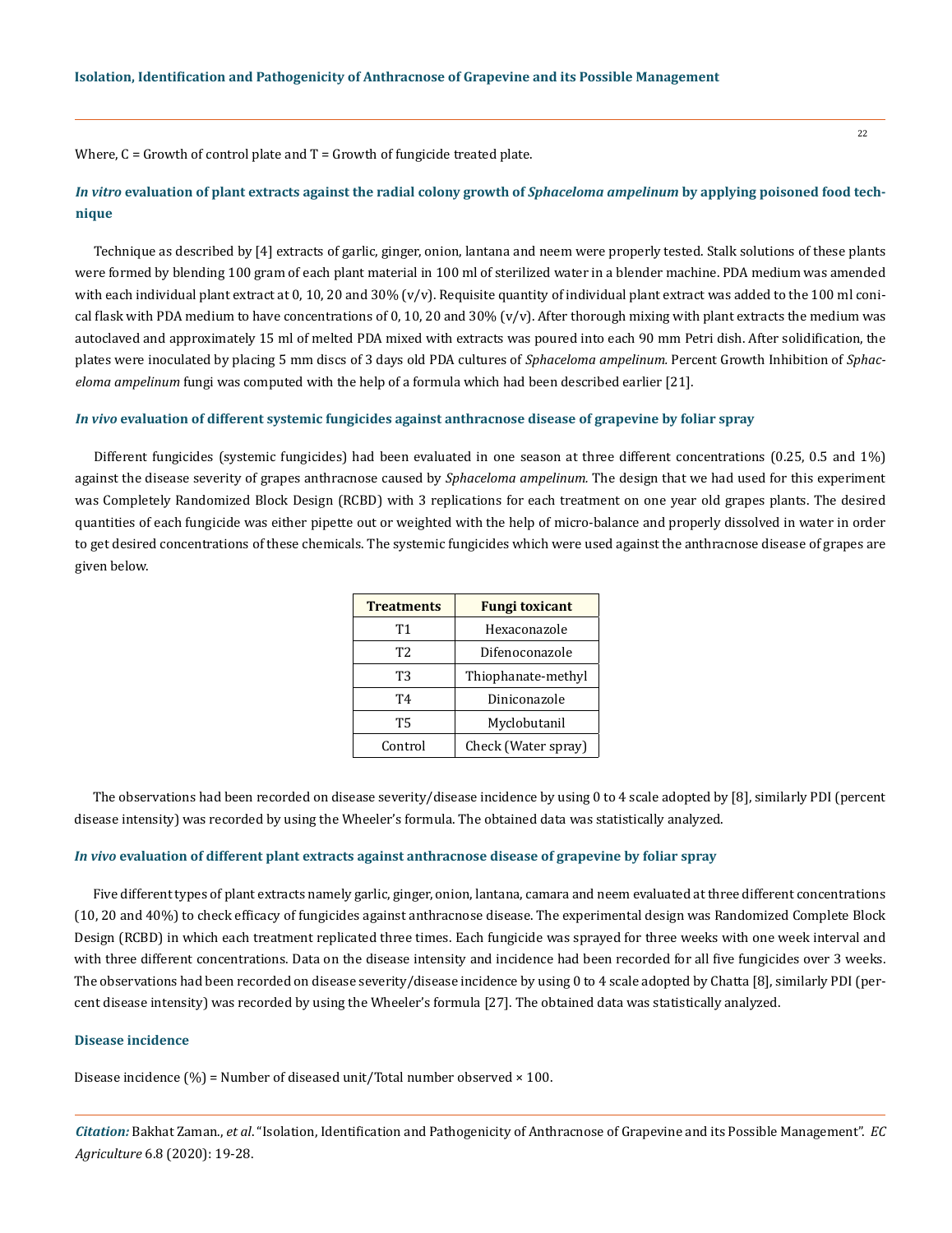## **Disease intensity**

The disease intensity was recorded by visual observations using 0 - 4 scale in table below [8]:

PDI = Sum total of numerical rating/Total units observed  $\times$  Maximum numerical value  $\times$  100

| <b>Category</b> | <b>Numerical Value</b> | <b>Description</b>                                                                                                            |
|-----------------|------------------------|-------------------------------------------------------------------------------------------------------------------------------|
|                 |                        | Healthy grapes foliage or grapes leaf spots in traces                                                                         |
|                 |                        | Upto 10 percent leaf area covered with Anthracnose disease lesions                                                            |
| III             |                        | 10.1-25 percent leaf area covered with slight twig infection i.e. 1 - 3 cankers per twig                                      |
| IV              |                        | 25.1-50 percent leaf area covered with heavy twig infection i.e. 4 - 10 cankers per twig                                      |
|                 | 4                      | Above 50 percent leaf area covered with very heavy twig infection i.e. above 10 cankers<br>per twig and heavy berry infection |

### **Results**

*In-vitro* evaluation of different fungicides by applying poisoned food technique against the mycelial growth of *Sphaceloma ampelinum*

Five fungicides viz Diniconazole, Thiophanate-methyl, Myclobutanil, Difenoconazole and Hexaconazole at three different concentrations as 50 ppm, 100 ppm and 200 ppm were evaluated. However, when the fungus growth at various concentrations of fungicides at the incubation period of 5 days at 25°C compared based on all means of all concentrations of fungicides (Table 3). Hexaconazole, Diniconazole, Thiophanate-methyl, Myclobutanil and Difenoconazole caused 82.38%, 71.42%, 60.23%, 78.33% and 15.47% reduction in the growth of fungal mycelium respectively.

Analysis of variance shows a significant interaction between concentration and mycelial growth of *Sphaceloma ampelinum* (Table 3), there was no any statistical difference between the effectiveness of Diniconazole at 200 ppm and Hexaconazole at 100 ppm (Table 3).

| <b>Source of variance</b> | DF | <b>SS</b> | <b>MS</b> | F       | P          |
|---------------------------|----|-----------|-----------|---------|------------|
| Concentration             | 2  | 5.25      | 2.62      | 8345.48 | $0.0000**$ |
| т                         | 5  | 96.57     | 19.31     | 61351.1 | $0.0000**$ |
| $C^*T$                    | 10 | 2.95      | 0.29      | 938.82  | $0.0000**$ |
| Error                     | 36 | 0.01      | 0.0003    |         |            |
| Total                     | 53 | 104.79    |           |         |            |

*Table 1: ANOVA of Systemic fungicides used under lab condition. \*\*Highly significant at P ≤ 0.05%.*

| S. No | <b>Treatment</b>   | <b>Mean Mycelial Growth (cm)</b> | <b>Percentage Fungal inhibition over control</b> |
|-------|--------------------|----------------------------------|--------------------------------------------------|
|       | Myclobutanil       | 0.91e                            | 78.33                                            |
| 2     | Diniconazole       | 1.20d                            | 71.42                                            |
| 3     | Thiophanate-methyl | 1.67c                            | 60.23                                            |
| 4     | Difenoconazole     | 3.55 <sub>b</sub>                | 15.47                                            |
|       | Hexaconazole       | 0.74f                            | 82.38                                            |
| h     | Control            | 4.20a                            |                                                  |

*Table 2: LSD All-Pair-wise comparisons test of mean mycelial growth (cm) for treatment. Mean values in this column having similar letters do not differ significantly as determined by LSD test (P ≤ 0.05).*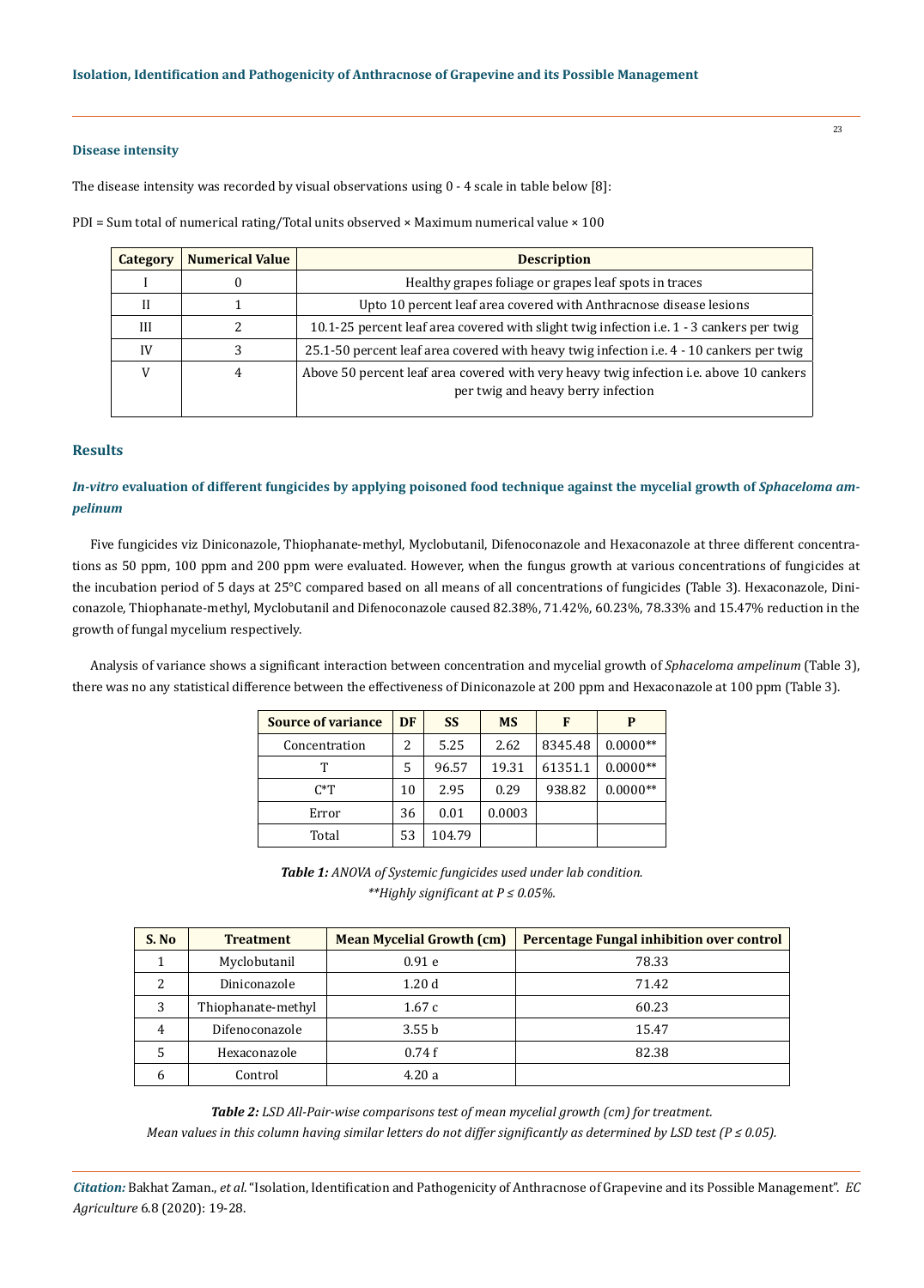| <b>Treatments</b>  | Mean colony growth (cm) at various<br>concentration |                   |                   |  |
|--------------------|-----------------------------------------------------|-------------------|-------------------|--|
|                    | $50$ ppm                                            | $100$ ppm         | $200$ ppm         |  |
| Myclobutanil       | 1.30h                                               | 0.87k             | $0.57 \;{\rm m}$  |  |
| Diniconazole       | 1.76f                                               | 1.07i             | 0.771             |  |
| Thiophanate-methyl | 2.66e                                               | 1.49 <sub>g</sub> | 0.86k             |  |
| Difenoconazole     | 3.80 <sub>b</sub>                                   | 3.62c             | 3.23d             |  |
| Hexaconazole       | 0.96 i                                              | 0.781             | 0.49 <sub>n</sub> |  |
| Control            | 4.20a                                               | 4.20a             | 4.20a             |  |

*Table 3: LSD All-Pair-wise comparisons test of mean mycelial growth (cm) for concentration\* treatment. Mean values in this column having similar letters do not differ significantly as determined by LSD test (P ≤ 0.05).*



*Figure 1: Effect of different systemic fungicides against the colony growth (cm) of Sphaceloma ampelinum.*



*Figure 2: Effect of different concentrations of fungicides against the colony growth (cm) of Sphaceloma ampelinum.*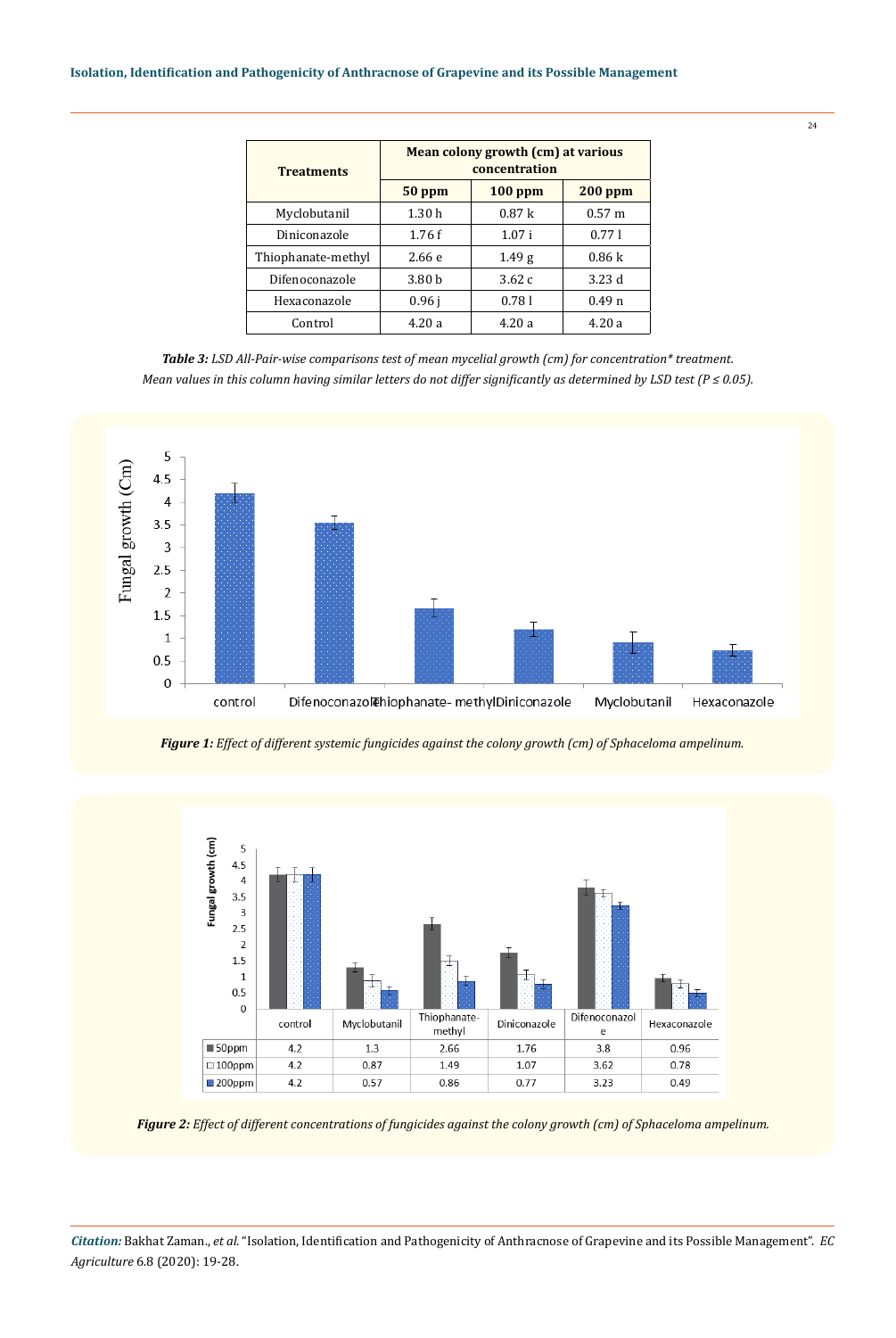25

# *In-vitro* evaluation of different plant extracts by applying poisoned food technique against the mycelial growth of *Sphaceloma ampelinum*

Plant extracts garlic, ginger, onion and neem at three different concentrations 10%, 20% and 30% were evaluated. However, when the growth of fungus in response to various concentrations of plant extracts at an incubation period of 7 days at 25°C compared based on means of all plant extracts concentration (Table 6), garlic*,* onion*,* ginger*,* and neem showed 24.87%, 18.65%, 35.23%, 26.42% reduction in the growth of fungal mycelium respectively.

Analysis of variance clearly shows that there is a significant interaction between concentration and mycelial growth with increasing the plant extracts concentration (Table 6).



*Figure 3: Effect of different plant extracts against the colony growth (cm) of Sphaceloma ampelinum grapevine anthracnose pathogen.*



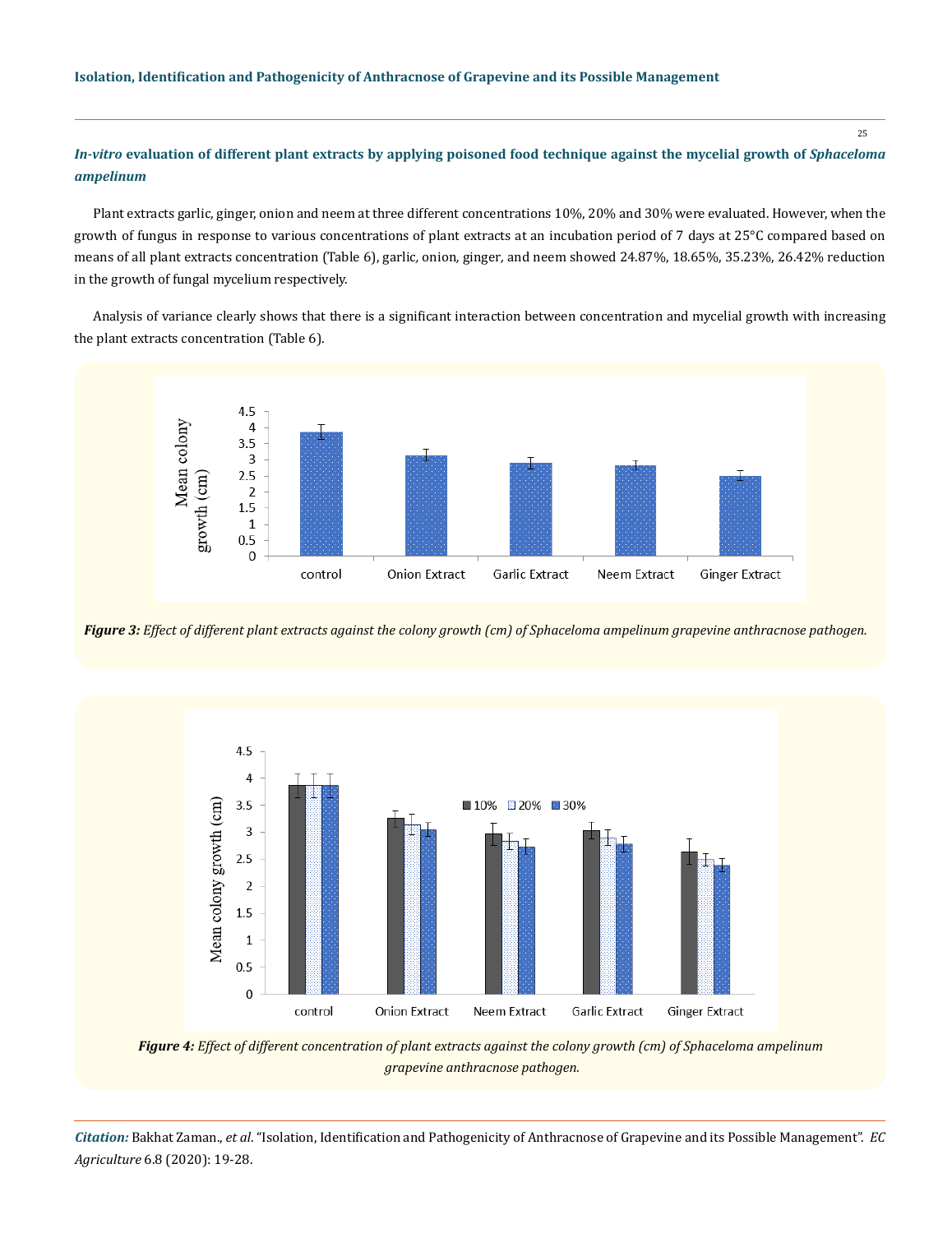| <b>Source of variance</b> | DF | <b>SS</b> | <b>MS</b> | F       | P          |
|---------------------------|----|-----------|-----------|---------|------------|
| Concentration             | 2  | 0.25      | 0.12      | 688.32  | $0.0000**$ |
| Т                         | 4  | 9.20      | 2.30      | 12334.2 | $0.0001*$  |
| TxC                       | 8  | 0.06      | 0.008     | 45.11   | $0.0000**$ |
| Error                     | 30 | 0.005     | 0.0001    |         |            |
| Total                     | 44 | 9.53      |           |         |            |

*Table 4: ANOVA of plant extracts used under lab condition. \*\*: Highly significant at P ≤ 0.05%; \*: Significant at P ≤ 0.05%.*

| <b>Plant</b><br><b>Extracts</b> | <b>Mean Mycelial</b><br><b>Growth in cm</b> | <b>Homogeneous</b><br><b>Groups</b> | <b>Fungal inhibition</b><br>Percentage over control |
|---------------------------------|---------------------------------------------|-------------------------------------|-----------------------------------------------------|
| Control                         | 3.86                                        | А                                   |                                                     |
| Onion                           | 3.14                                        | В                                   | 18.65                                               |
| Garlic                          | 2.90                                        |                                     | 24.87                                               |
| Neem                            | 2.84                                        | D                                   | 26.42                                               |
| Ginger                          | 2.50                                        | E                                   | 35.23                                               |

*Table 5: The mean colony growth (cm) of Sphaceloma ampelinum under lab condition at 25 C on PDA with one of the four plant extracts at three different concentrations.*

*Mean values in this column having similar letters do not differ significantly as determined by LSD test (P ≤ 0.05).*

| <b>Plant Extracts</b> | Mean colony growth (cm) at<br>various concentrations |        |                   |  |  |  |
|-----------------------|------------------------------------------------------|--------|-------------------|--|--|--|
|                       | 20%<br>30%<br>10%                                    |        |                   |  |  |  |
| Ginger                | 2.64k                                                | 2.491  | 2.39 <sub>m</sub> |  |  |  |
| Onion                 | 3.25h                                                | 3.14c  | 3.05d             |  |  |  |
| Neem                  | 2.96f                                                | 2.83h  | 2.73j             |  |  |  |
| Garlic                | 3.03e                                                | 2.90g  | 2.78i             |  |  |  |
| Control               | 3.86 a                                               | 3.86 a | 3.86 a            |  |  |  |

*Table 6: LSD All-Pair-wise comparisons test of Mean colony growth (cm) for concentration\* treatment.*

*Mean values in this column having similar letters do not differ significantly as determined by LSD test (P ≤ 0.05).*

## **Conclusion**

Fungicides Diniconazole, Thiophanate-methyl, Myclobutanil, Difenoconazole and Hexaconazole at three different concentrations as 50 ppm, 100 ppm and 200 ppm and four plant extracts such as Onion, Garlic, Neem and Ginger extract at 10%, 20% and 30% concentrations were evaluated with poisoned food technique. Generally, the mycelial growth of *Sphaceloma ampelinum* significantly decreases with increasing of plant extracts and fungicides concentrations. Hexaconazole and Myclobutanil had been found to be highly effective in descending order in inhibiting colony growth of *Sphaceloma ampelinum* as they reduced 82.38%, 78.33% mycelial growth respectively over control, followed by Diniconazole and Thiophanate-methyl. While Difenoconazole was found to be less effective and reduced 15.47% mycelial growth of the test pathogen as compared to control. Similarly among four plant extracts, *Zingiber officinale* was found to be highly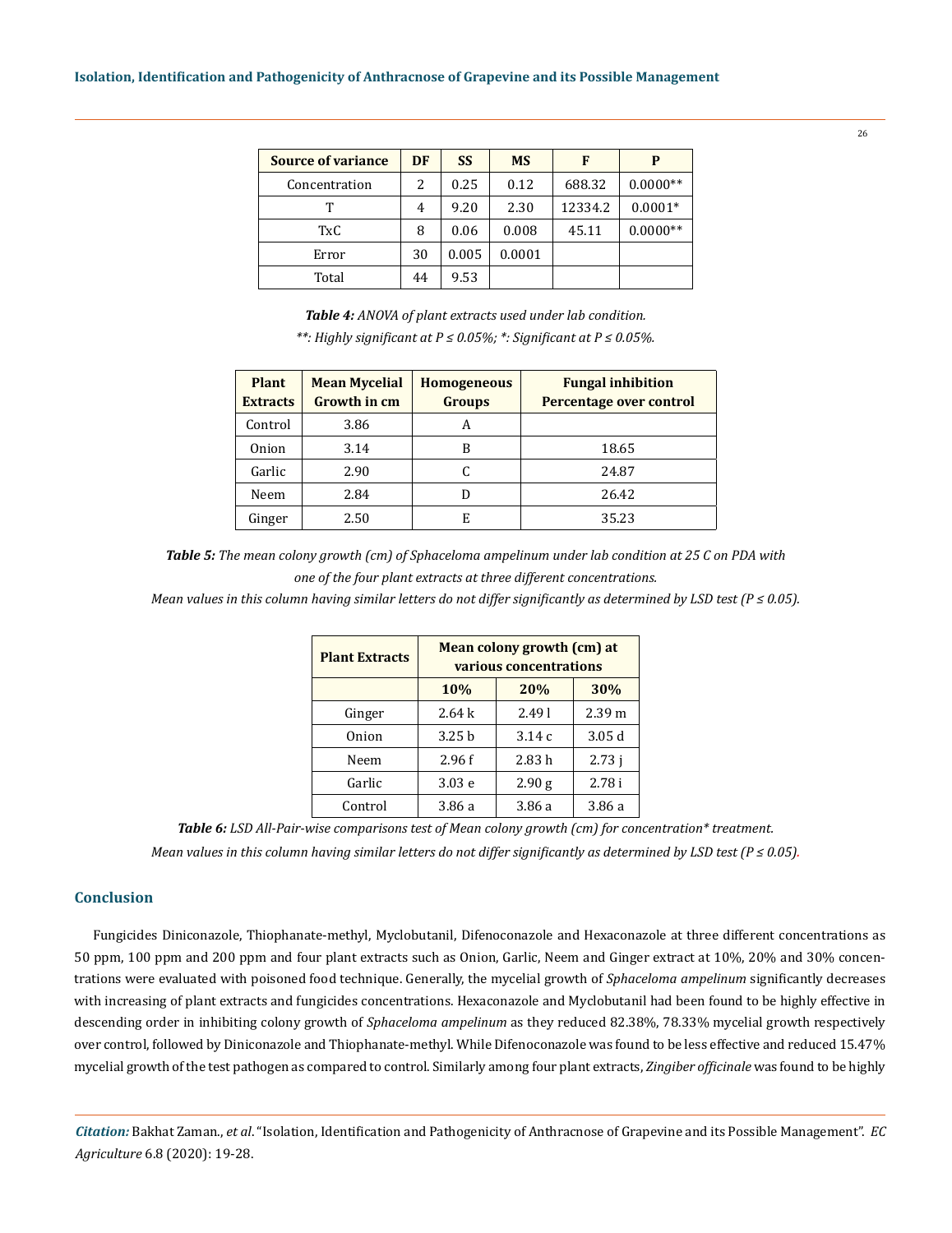27

effective in descending order in inhibiting the colony growth of *Sphaceloma ampelinum* as they reduced 35.23% reduction in the mycelial growth of *Sphaceloma ampelinum* followed by neem *(Azadirachta indica*) and garlic *(Allium sativum*) as they reduced 26.42% and 24.87% mycelial growth of the pathogen respectively, while onion*(Allium cepa*) has been found to be less effective and reduced 18.65% Pathogens mycelia growth over control. Using plant extracts, we can surely get a good result as our investigation shows a reliable outcome and more research is required to check out many other plants extracts. We can easily analyze our economical losses in addition to pollution factors which are damaging for the crops as well as human being. The approach of integrated management should include minimum use of chemicals to check the population of pathogen; it will encourage the use of biological control agents in order to decrease the inoculums population, cultural practices modification. Different scientific communities are involved similarly innovative strategies in order to properly overcome and manage plant disease. Considering the outcomes of this research investigation, this study actually designed in order to compare the potential lethal effects of plant extracts with synthetic chemicals which is least investigated in Pakistan.

### **Bibliography**

- 1. Australian Wine and Brandy Corporation. "Annual Report" (2009-2010).
- 2. Anonymous. "Food and Agriculture Organization. Govt. of Pakistan". FAO year Book Production 51 (1997).
- 3. Anderson HW. "Diseases of fruit crops". McGraw-Hill New York (1956): 377-382.
- 4. Begum F., *et al*[. "Integrated control of seedling mortality of lentil caused by](https://www.cabi.org/ISC/abstract/20093134901) *Sclerotium rolfsii*". *Bangladesh Journal of Plant Pathology's*  [23 \(2006\): 60-65.](https://www.cabi.org/ISC/abstract/20093134901)
- 5. [Chadha KL. "Indian viticulture scenario. "International symposium on grapes production and proceesing".](https://www.ishs.org/ishs-article/785_3) *Baramati India* 12 (2006).
- 6. Commenil P., *et al*[. "Purification and properties of an extracellular lipase from the fungus](https://pubmed.ncbi.nlm.nih.gov/7609604/) *Botrytis cinerea*". *Lipids* 30 (1995): 351-356.
- 7. Carisse O., *et al*[. "A model to estimate the amount of primary inoculums of](https://apsjournals.apsnet.org/doi/10.1094/PDIS-11-10-0798) *Elsinoë ampelina*". *Plant Disease* 95 (2011):1167-1171.
- 8. Chatta SK. "Biology, perpetuation and control of grape vine anthracnose caused by *Sphaceloma ampelinum*". Sprinagar 33 (1992).
- 9. Emmett RW., *et al*. "Fungicide evaluation for control of grapes vine black spot or anthracnose". *Fungicide and Nematicide Tests* 36 (1981): 40.
- 10. Egan MJ., *et al*[. "Genomes, free radicals and plant cell invasion: recent developments in plant pathogenic fungi".](https://www.sciencedirect.com/science/article/pii/S1369526608001015) *Current Opinion in Plant Biology* [11 \(2008\): 367-372.](https://www.sciencedirect.com/science/article/pii/S1369526608001015)
- 11. Ferreira RB., *et al*[. "Engineering grapes vine for increased resistance to fungal pathogens without compromising wine stability".](https://pubmed.ncbi.nlm.nih.gov/15038921/)  *[Trends in Biotechnology](https://pubmed.ncbi.nlm.nih.gov/15038921/)* 22 (2004): 168-173.
- 12. Gupta JS., *et al*. "Effect of metabolites from different host plants on conidial germination of *Colletotrichum graminicola* and *C. capsici*". *Geobios* 8 (1981): 226-228.
- 13. Hopkins DL., *et al*[. "A greenhouse method for screening grapes vine seedlings for resistance to anthracnose".](https://www.researchgate.net/publication/279687672_A_Greenhouse_Method_for_Screening_Grapevine_Seedlings_for_Resistance_to_Anthracnose) *Horticultural Science* 35 [\(2000\): 89-91.](https://www.researchgate.net/publication/279687672_A_Greenhouse_Method_for_Screening_Grapevine_Seedlings_for_Resistance_to_Anthracnose)
- 14. Hopkins DL., *et al*. "Fungicidal control of bunch grapes diseases in Florida". *Proceedings of the Florida State Horticultural Society* 86 (1973): 329-333.
- 15. Kars I., *et al*. "Necrotizing activity of five *Botrytis cinerea* [endopolygalacturonases produced in](https://www.researchgate.net/publication/7746637_Necrotizing_activity_of_five_Botrytis_cinerea_endopolygalacturonases_produced_in_Pichia_pastoris) *Pichia pastoris*". *The Plant Journal* 43 [\(2005\): 213-225.](https://www.researchgate.net/publication/7746637_Necrotizing_activity_of_five_Botrytis_cinerea_endopolygalacturonases_produced_in_Pichia_pastoris)